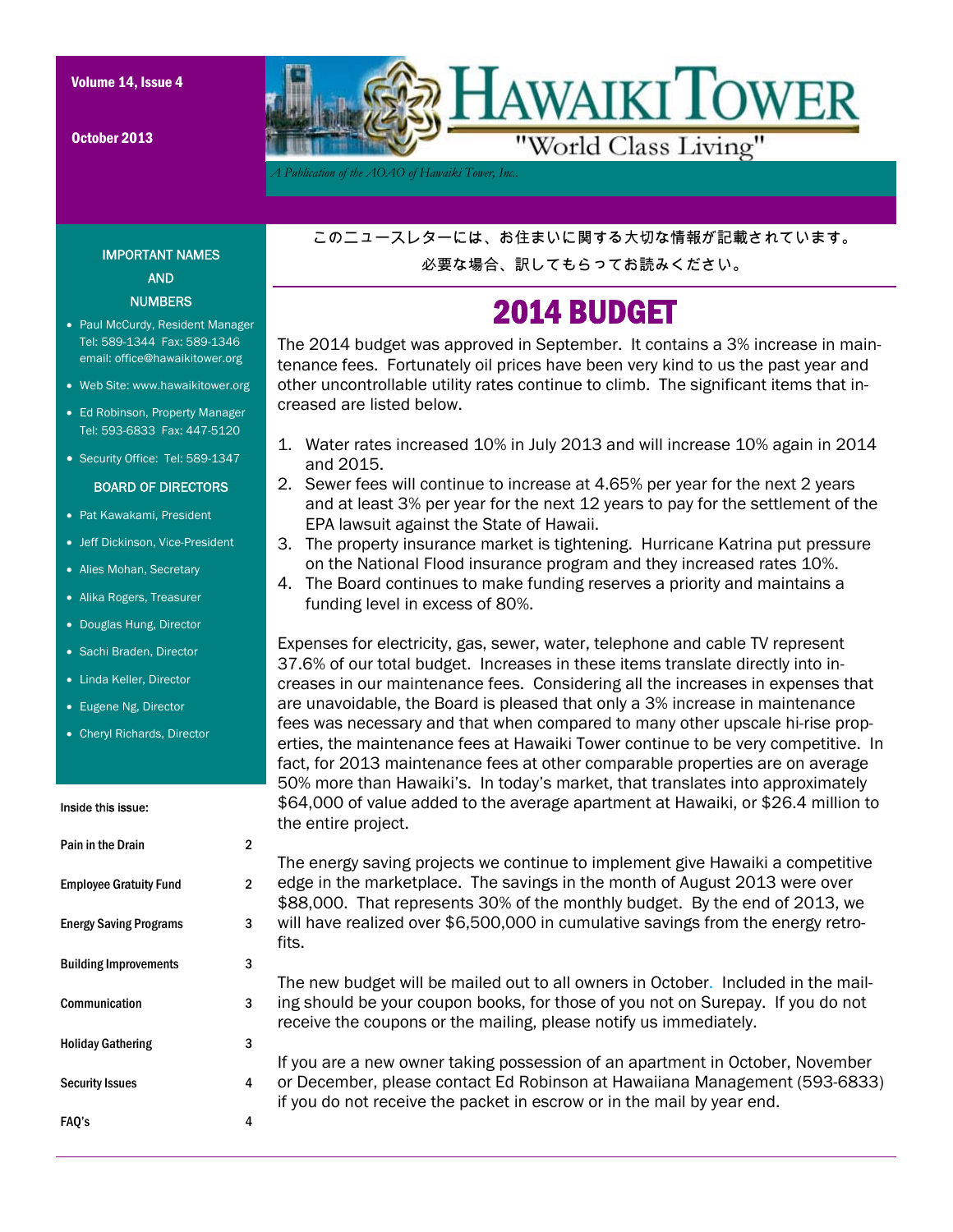## DON'T BE A PAIN IN THE DRAIN

 Hawaiki Tower has over three miles of sewer pipe within the building. Keeping them clean and flowing is a high priority. You can help by paying attention to what you throw or pour down the drain.

 A few years ago we had a serious problem with Swiffer floor sheets being put down toilets along with feminine products and other items that do not decompose. Thanks to your help, this problem has not recurred.

 Pouring fats, oils and grease down your kitchen drain creates problems in our drain pipes. These fats and grease stick to the pipe sidewall and can clog the pipes causing messy and hazardous backups. It is much better to fill a disposable container



(cardboard is best—a milk container works well) with shredded paper (newspaper, office paper, etc.) or used paper towels or napkins from the food

preparation or your meal. Glass or metal containers makes it difficult for H-Power. H-Power separates metal and glass from the trash stream and if these containers have grease in them the grease has to be cleaned or separated before the item is recycled.

 Honolulu is unusual and uses a significant quantity of trash to generate electrical power. H-Power actually wants you to throw away many types of things that are typically considered "recyclable". Please throw away the following items: Plastic bags, Styrofoam, junk mail or magazines, telephone books, cereal boxes and other chipboard, paper other than corrugated cardboard, including envelopes, junk mail, tape, stick-on labels, rubber bands, magazines, newspaper and plastic containers other than #1 and #2 (plastic codes 3-7) plastics.

*These low-grade papers and plastics are combustible and provide greater benefit to the island in local energy production than shipping to distant markets to be made into new products. Our refuse is processed at the H-POWER waste-to-energy facility.*

 Don't hesitate to throw away tin or steel food cans and other metals. *There is no need to sort these. Mechanical separators pull ferrous and non-ferrous metals from the trash for recycling at H-POWER.*

 You can also throw away ceramics, dishes, glassware, window glass, light bulbs and mirrors.



It is much better to absorb the fat and grease with paper and throw it away or pour the grease off into your trash can that has paper in it. Paper saturated with fat and grease burns very well. The trash at Hawaiki is taken to H-Power and burned to generate electricity. These fats and grease will help H-Power.





**HAWAIKI TOWER SPECIALISTS.** 

# EMPLOYEE GRATUITY CHRISTMAS FUND

Many of our residents express their appreciation for our employees year-round by giving food and treats to the staff. Other residents express their appreciation by giving financial gifts. Both are appreciated.

The policy at Hawaiki Tower is for employees not to accept monetary or other gifts of value directly from residents, vendors, or contractors.

However, we do not want to discourage residents from showing their appreciation. To facilitate voluntary gift giving consistent with Hawaiki Tower policy, the 2013 Employee Gratuity/Christmas Fund has been established. Residents can make their contributions to this fund at any time of the year at the administrative office at level 3.

The gifts contributed to the Fund will be distributed as holiday gifts and bonuses for all non-supervisory employees. Each employee will share in the Fund an equal amount based on the length of his or her employment during the year.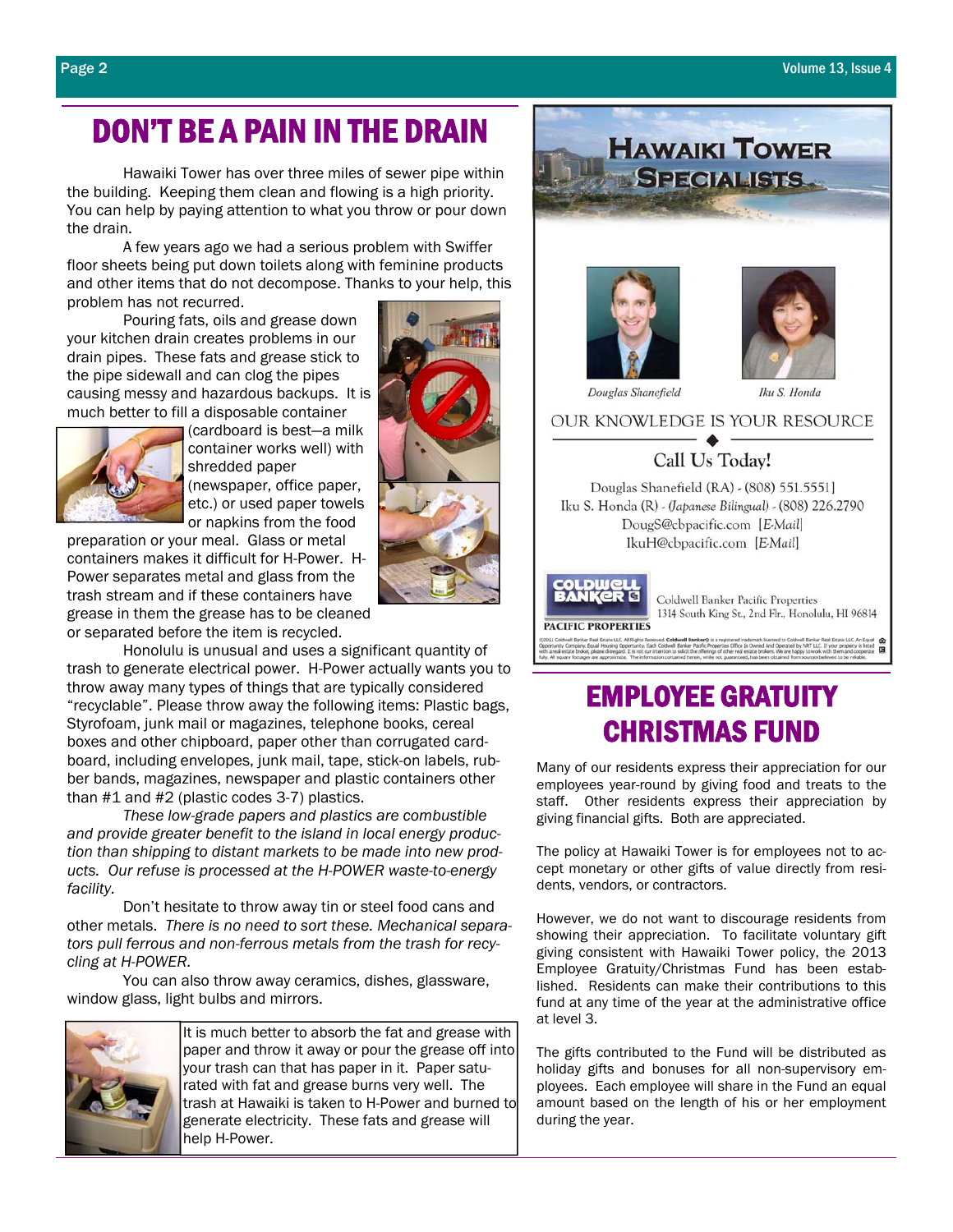# ENERGY SAVING PROJECTS

Last year we changed all the lighting in the garage and in 2014 we plan to change all the lighting in the tower. The fixtures will remain, we are changing the lamps to a new LED type. An example of how each floor will appear can be seen on level sixteen (16).

At our current electricity rates we estimate this change to save over \$50,000 a year in energy expense and increase the lighting level in the hallways.

In 2001, before we started any of the energy saving programs Hawaiki's electricity consumption averaged 401,000 Kwhs per month. In 2013 we're averaging 167,800 Kwhs per month. That equals a 58% reduction in energy consumption, with no discernible reduction in the quality of services delivered to our occupants.

These energy saving programs really do work.

# BUILDING IMPROVEMENT PROJECTS

The carpeting in the tower was replaced and the feedback has been mostly positive. No other large capital projects are scheduled for the remainder of 2013 or for 2014.

Many of the building components originally had an estimated useful life of fifteen (15) years. Due to our aggressive maintenance program we have been able to extend the life of many of the components, avoiding expensive replacements and depleting our reserve funds.

Our effort continues to focus on maintaining the building in tip top shape. We make every effort to inspect the property regularly and correct any deficiencies we find. If you see anything that looks out of place or broken, please help us by reporting it immediately.

### COMMUNICATION, SUGGESTIONS AND COMMENTS

The Board of Directors wishes to thank everyone for their comments and suggestions on a variety of topics. They are always welcome and appreciated. It is very helpful for the Board to receive owner



Sachi Hawaii • サチハワイ

オフィスはハワイキのロビー内です お気軽にお立ち寄り下さい!

feedback. After all, the Board is here to serve the needs of the owners.

The Board also wants to remind folks submitting suggestions to clearly indicate who you are so a proper and timely response can be returned to you. In addition, if the Board has questions regarding your submission, they need to know who to contact so they can ask clarifying questions, if necessary. Not including your contact information on a submission makes it virtually impossible for the Board to respond to it.

# HOLIDAY GATHERING

On December 20th at 5:30pm the AOAO of Hawaiki Tower, Inc. will be sponsoring a Holiday gathering for the residents of Hawaiki Tower.

If you plan to attend, please bring a side dish, desert or other contribution to round out the menu. The Association will provide main dishes and beverages for everyone.